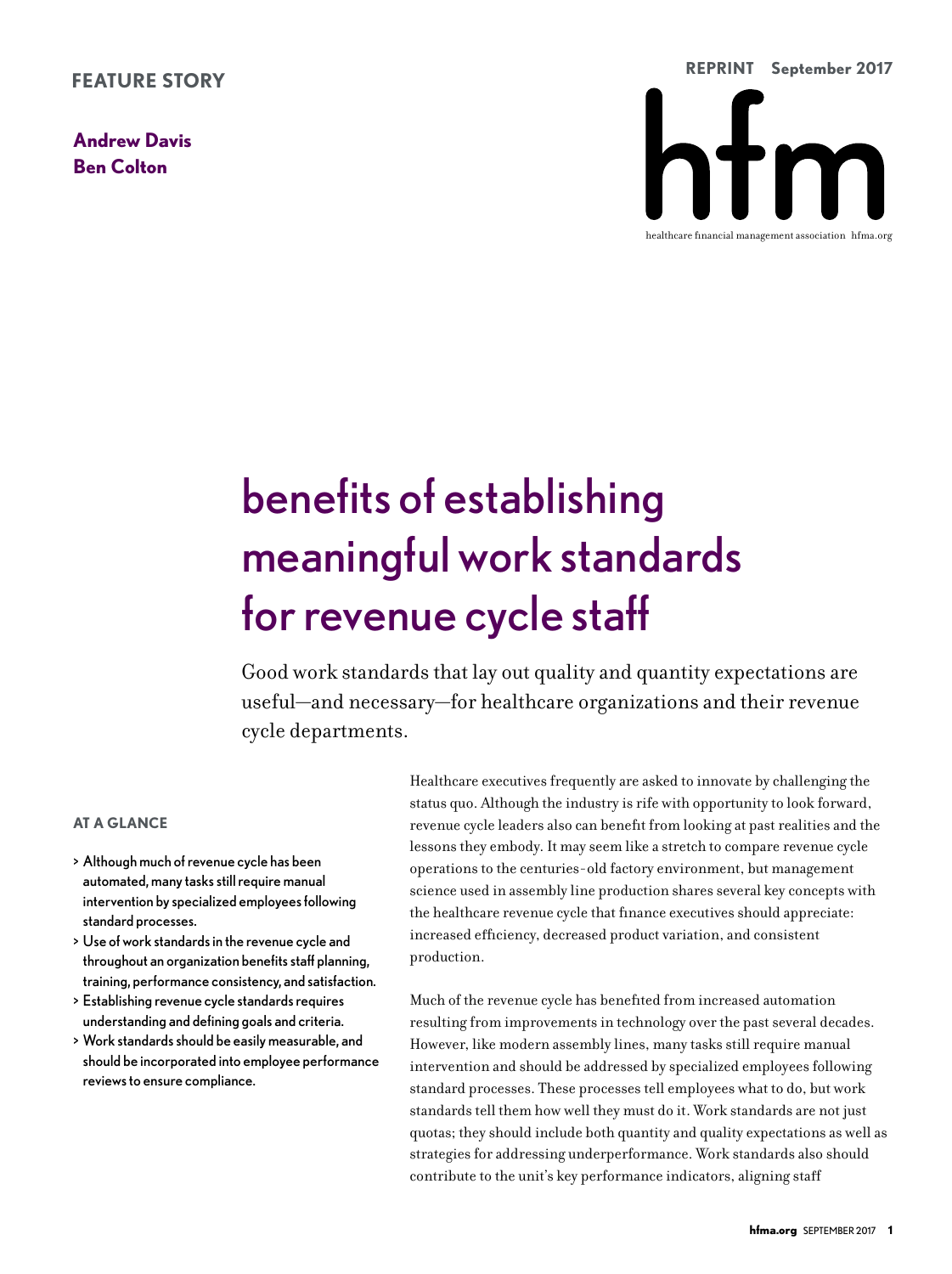Any position that includes a repeated task with an expected outcome is a candidate for introducing work standards, and the use of these work standards throughout an organization has quantifiable benefits in staff planning, training, consistency, satisfaction, and accountability.

> performance with broader organizational goals without losing focus on individuals and their personal goals for growth.

When evaluating the use of work standards, revenue cycle leaders should address key considerations related to outcomes and benefits, the process for establishing standards, and how to measure performance and promote success, with specific attention to questions of why, what, and how.

#### **Outcomes and Benefits**

Any position that includes a repeated task with an expected outcome is a candidate for introducing work standards, and the use of these work standards throughout an organization has quantifiable benefits, particularly in the following areas.

*Staff planning.* Labor consistently represents more than half of hospitals' cost structures, and diligent executives will look to all business units within the organization to contribute to more advanced labor management strategies. Revenue cycle leaders can use defined work standards to accurately determine both the amount of work that can be completed with existing staff (i.e., an assessment of actual staffing) and the number of staff required to address the actual amount of work (i.e., an assessment of required staffing) using existing and forecasted work backlog

inventory counts. Reviewing health system business plans and historical inventory trends can assist with strategic growth plans for the unit. Leadership can review gaps between actual and required staffing to determine the need for new employees or possible third-party support.

*Training.* Managers have strong incentives to reduce the training time required to develop a fully functioning employee: the costs of recruitment and hiring, the inevitably low initial efficiency, and the backlog of work that accumulates during a vacancy. The use of work standards implies a consistent process for a specialized role that can be effectively defined in unique process steps, which can be more easily taught. Further, because work standards should have both quantitative and qualitative components, performance of new employees can be clearly evaluated to determine the employees' readiness for their new roles.

*Performance consistency.* No finance leader condones an unpredictable income statement or balance sheet, and standard work is a fundamental requirement for operational and financial stability. For the revenue cycle, as in an assembly line, it is imperative to evaluate every station in the process with the same level of rigor to ensure the desired final product (e.g., a paid claim) occurs with reliable consistency. Ensuring consistent work not only allows for effective planning, but also promotes the identification of nonlabor variables such as changing payer mix, new contract rules, and fluctuating patient volumes that affect performance.

*Staff satisfaction.* Although the use of work standards has been standard practice in some industries for more than a century, many healthcare organizations have yet to adopt these tools. Inevitably, every revenue cycle manager who attempts to initiate the use of work standards is met with criticism and skepticism. Opponents often cite a loss of individual autonomy and decreased staff satisfaction. Although these are, indeed, valid concerns, organizations with a deep understanding and expectation of work standards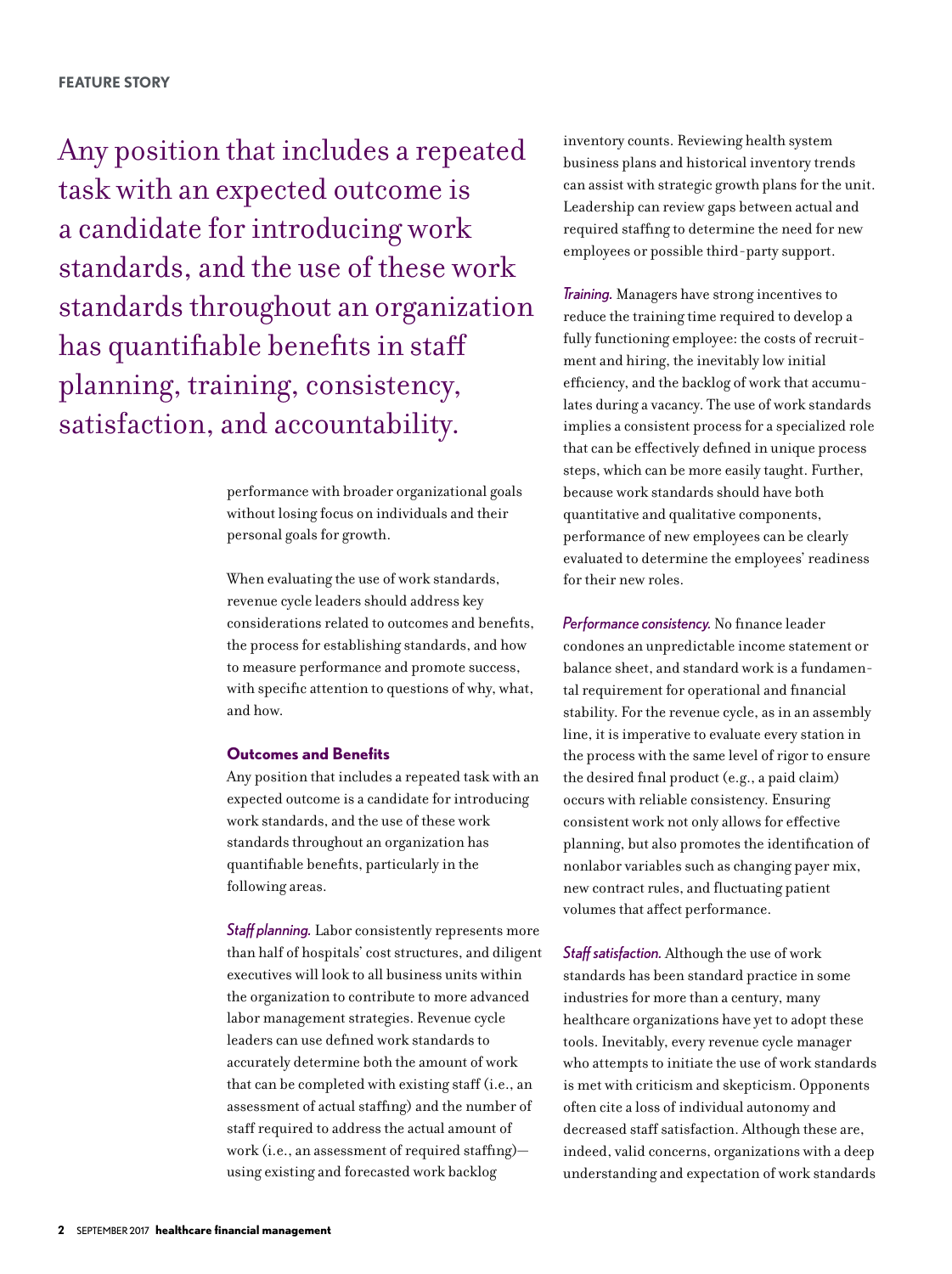believe that, if implemented in the right way, such standards can improve staff satisfaction.

Inherently, because work standards promote a well-defined and controlled work process, they reduce confusion and frustration among users who work in specialized roles within complex processes. But work standards also offer a deeper benefit in giving employees a measurable way to define their personal successes and weaknesses and a clearer path for career growth. Highperformers appreciate the use of defined measures to demonstrate their personal effectiveness, which often results in additional rewards and recognition opportunities.

*Culture of accountability.* The previously described benefits both build upon and strengthen a culture of accountability. All too often, *accountability* is a code word for blame-shifting or finger-pointing. However, within a truly effective process improvement framework, everyone shares accountability. Work standards help to promote the discrete task-level accountability that begins at

the individual staff level. Once employees are given focused duties and become experts in assigned tasks, they can begin to identify specific, actionable changes that can have an explicit impact on their work and the group's performance.

### **Process for Establishing Standards**

An organization that maximizes the use of work standards adds consistency, a critical element to confidently measuring and quantifying benefits. To recognize these advances, a defined and focused process should be used to appropriately develop standards, comprising the following five basic steps.

*Understand organizational goals.* Performance management efforts can succeed only if all employees across the organization share an understanding of what is important and how selected goals align with the organization's chosen path. Measured performance should cascade up and down, considering the unique needs at each level. The measured goals of a patient account

| <b>SAMPLE MEASURES AND CRITERIA BY STAFFING FUNCTION</b> |                                  |                                          |                                                                                                   |  |  |  |  |  |  |
|----------------------------------------------------------|----------------------------------|------------------------------------------|---------------------------------------------------------------------------------------------------|--|--|--|--|--|--|
| Division of<br><b>Revenue Cycle</b>                      | <b>Staffing Function</b>         | <b>Sample Productivity Measure</b>       | <b>Sample Quality Audit Criteria</b>                                                              |  |  |  |  |  |  |
| <b>Front End</b>                                         | Central scheduling               | Percentage of work day in "ready" status | Courteousness and helpfulness to caller                                                           |  |  |  |  |  |  |
|                                                          | Insurance verification           | Visits verified per hour                 | Coverage verified and documented                                                                  |  |  |  |  |  |  |
|                                                          | Registration/arrival             | Percentage of arrived visits verified    | Completeness and accuracy of registration record                                                  |  |  |  |  |  |  |
|                                                          | Pre-authorizations               | Authorizations completed per hour        | Payer-specific authorization protocols followed                                                   |  |  |  |  |  |  |
| Mid-Cycle                                                | Coding                           | Encounters abstracted per hour           | Accuracy of CPT, modifier, and ICD-10 assignment                                                  |  |  |  |  |  |  |
|                                                          | Charge entry                     | Keyed encounters per hour                | Accuracy of posted charges against fee tickets                                                    |  |  |  |  |  |  |
| <b>Back End</b>                                          | Claim edits                      | Claim edits resolved per hour            | Appropriate actions taken based on documented<br>claim edit resolution processes                  |  |  |  |  |  |  |
|                                                          | No-response follow-up            | Accounts worked per hour                 | Appropriate actions taken based on documented<br>no-response follow-up processes                  |  |  |  |  |  |  |
|                                                          | Payment posting                  | Lines posted per hour                    | Accuracy of posted payments against electronic<br>remittance advices and explanations of benefits |  |  |  |  |  |  |
|                                                          | Credit balance                   | Credit balances resolved per hour        | Appropriate actions taken based on documented<br>credit balance resolution processes              |  |  |  |  |  |  |
|                                                          | Self-pay and customer<br>service | Percentage of work day in "ready" status | Appropriate actions taken based on documented<br>issues resolution processes                      |  |  |  |  |  |  |

Different staff functions require different ways of measuring effectiveness and efficiency. Each sample measure shown here is only one example of several simultaneous function-level standards an organization may use to monitor performance for a particular function. Vendors and consultants can help in setting initial benchmark goals, which can be refined over time as needed.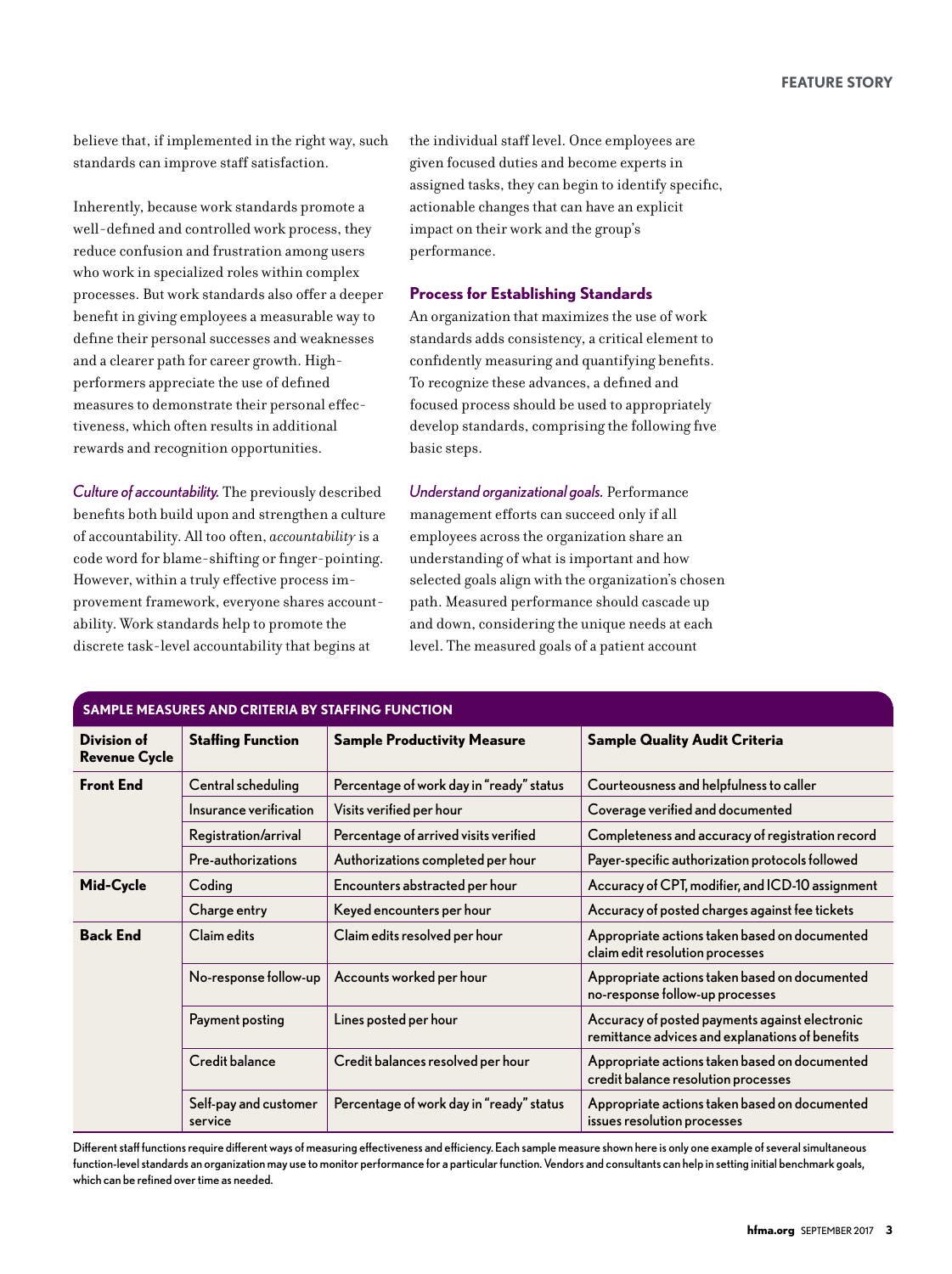# **Patient Accounting System Upgrade Offers Opportunity to Brush Up on Basics**

The implementation of a new patient accounting system in 2014 provided an ideal opportunity to revisit and refine historical standards for University of Colorado Medicine (CU Medicine) in Aurora, Colo.

The organization began by implementing productivity standard expectations for short-term and long-term performance, developing a broad range of conservative targets that were provided to staff as goals.

Real-time updates to processes and expectations were included and stabilized within the first several months following system launch. Although nearly 80 percent of employees could meet the upper range of the target, the perception was that quantity was prioritized over quality. To increase overall effectiveness, staff productivity standards were lowered slightly, but all employees were required to perform at higher levels of quality.

Monthly production and quality checks are now carried out to create an overall score that is used to determine the need for coaching for underperformance or rewards for exceeding standards. CU Medicine's rewards structure allows for extra breaks and flexible working schedules, which leaders cite as a key component to the initiative's success. Most important, the changes that CU Medicine has implemented have resulted in improved staff efficiency and contributed to improvements in financial performance.

representative will not be the same as those of the CFO, but the goals should nonetheless align with common organizational objectives. For instance, the CFO may desire increased net revenue, decreased financial liability, and a productive workforce. In response, the revenue cycle leader may more directly strive to increase total collections, reduce denial rates and write-offs, and decrease the cost to collect. Staff-level performance measures should feed into the broader organization and cascaded unit goals.

*Define unit goals and criteria.* Each unit within the revenue cycle should develop its own broad productivity and quality measures for meeting overall revenue cycle goals, in accordance with its unique role in the organization's performance. For instance, admissions may focus on total completed registrations and accuracy, while payment posting may focus on the efficiency of posted transactions and accuracy against health plan remittance advices; meanwhile, both units will work toward identical organizational goals

for increased revenue and efficiency. All unit measures should be actionable and concise. Further, managers of these units should be evaluated on broadly defined criteria, which should cascade to employee-level measures and accountability standards.

#### *Define staff productivity goals and measurements.*

Effective managers know that if it can't be measured, it can't be managed. Based on the defined goals of the revenue cycle unit, each criterion for evaluating employee performance should be defined in terms of either clearly measurable *completed units* or *age parameters*. Completed units, for example, might be "12 professional evaluation-and-management (E&M)-coded abstractions completed per hour" and "100 no-response accounts resolved per day," whereas an example of an age parameter might be "all insurance verifications and authorizations completed more than two days before the appointment date."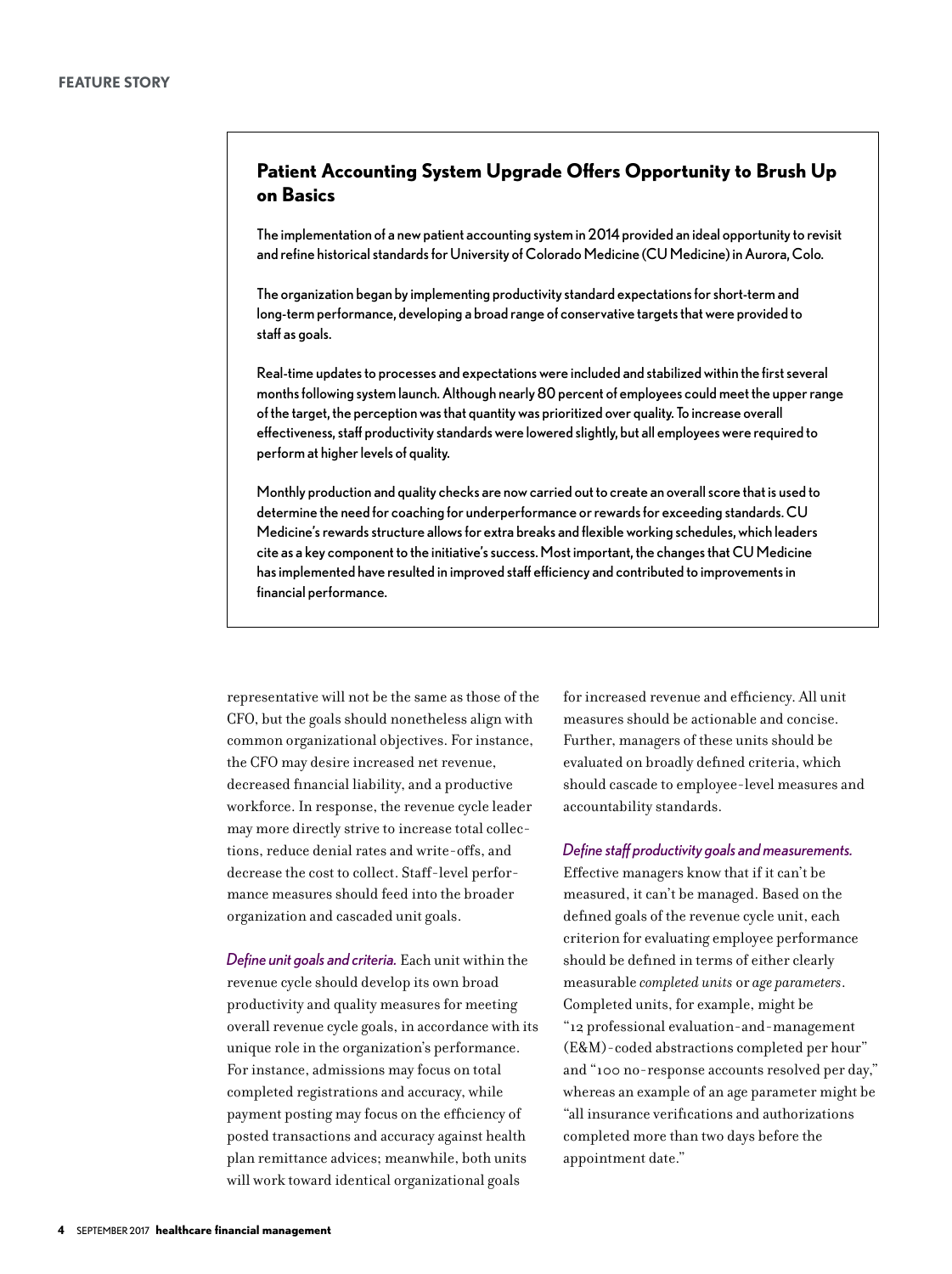All measures should be developed based on items that can be easily quantified and measured, and they should be credible, manageable, and simple. Most organizations are limited by technology outputs, so as work standards are developed, staff evaluation criteria should reflect what information is available within the system. The exhibit on page 3 provides examples of some possible productivity criteria by staffing function.<sup>a</sup>

*Refine measures.* Once a productivity metric is developed, it should be refined and confirmed. Some organizations prefer to conduct time studies to determine the average amount of time needed to complete a given task. Others may produce a current-state performance report and identify a performance rate at or above the median, such as the 75th percentile. Regardless, a minimum of two to three months should be used as a probationary period to determine whether a measure is appropriate. In this stage, exceptions should be identified and either adjusted within the broader metric or separately measured. For example, the average time to address a payer denial may be 8 minutes, but a Medicaid denial may require 10 minutes and a Medicare denial may require 6 minutes; if work is not consistently distributed among all staff, the time to address may require separately measured standards. Nonworking hours, such as lunch, breaks, and staff meetings, also should be identified and accounted for.

*Balance productivity with quality.* Organizations tend to focus more on productivity than on quality because productivity is much more easily quantifiable. Keith Stover, vice president of finance at Duke University Health System, describes his organization's approach to employee work standards this way: "We believe that an employee's productivity output is not a true measure of his or her effectiveness. To ensure a fair balance of quantity with quality, we developed an 'overall effectiveness rate' [OER] that weights productivity with quality-audit scores at 50/50. These OER scores have been used in almost every unit of the revenue cycle for the last 10 years and have become an inherent part of our operating routine."

When developing quality scores, organizations should determine key standards that can affect claim processing, nonmonetary organizational goals, legal or compliance rules, or the operating efficiency of other units. The exhibit on page 3 also provides some examples of quality evaluation criteria.

When developing quality scores, organizations should determine key standards that can affect claim processing, nonmonetary organizational goals, legal or compliance rules, or the operating efficiency of other units.

Most organizations determine quality scores based on a manual audit of a sample of staff activity using an employee scorecard at a defined frequency. This manual approach ensures compliance with defined standards and is still considered a best practice in determining the quality of an employee's work. That said, in addition to manual quality audits, Kala Mazzadi, associate director of accounts receivable at University of Colorado Medicine, describes new outcomes-based measures that evaluate the effectiveness of follow-up actions by each employee working with accounts receivable.<sup>b</sup> One measure, she says, quantifies the number of activities taken before an expected outcome a payment or write-off—whereas the other

a. It should be noted that the particular value assigned to each work standard measure will vary with each organization based on a range of factors, and identifying the appropriate values for a given organization requires an in-depth process that is beyond the scope of this article to describe.

b. University of Colorado Medicine (CU Medicine) provides administrative and business operations support to nearly 3,000 University of Colorado School of Medicine clinical healthcare providers.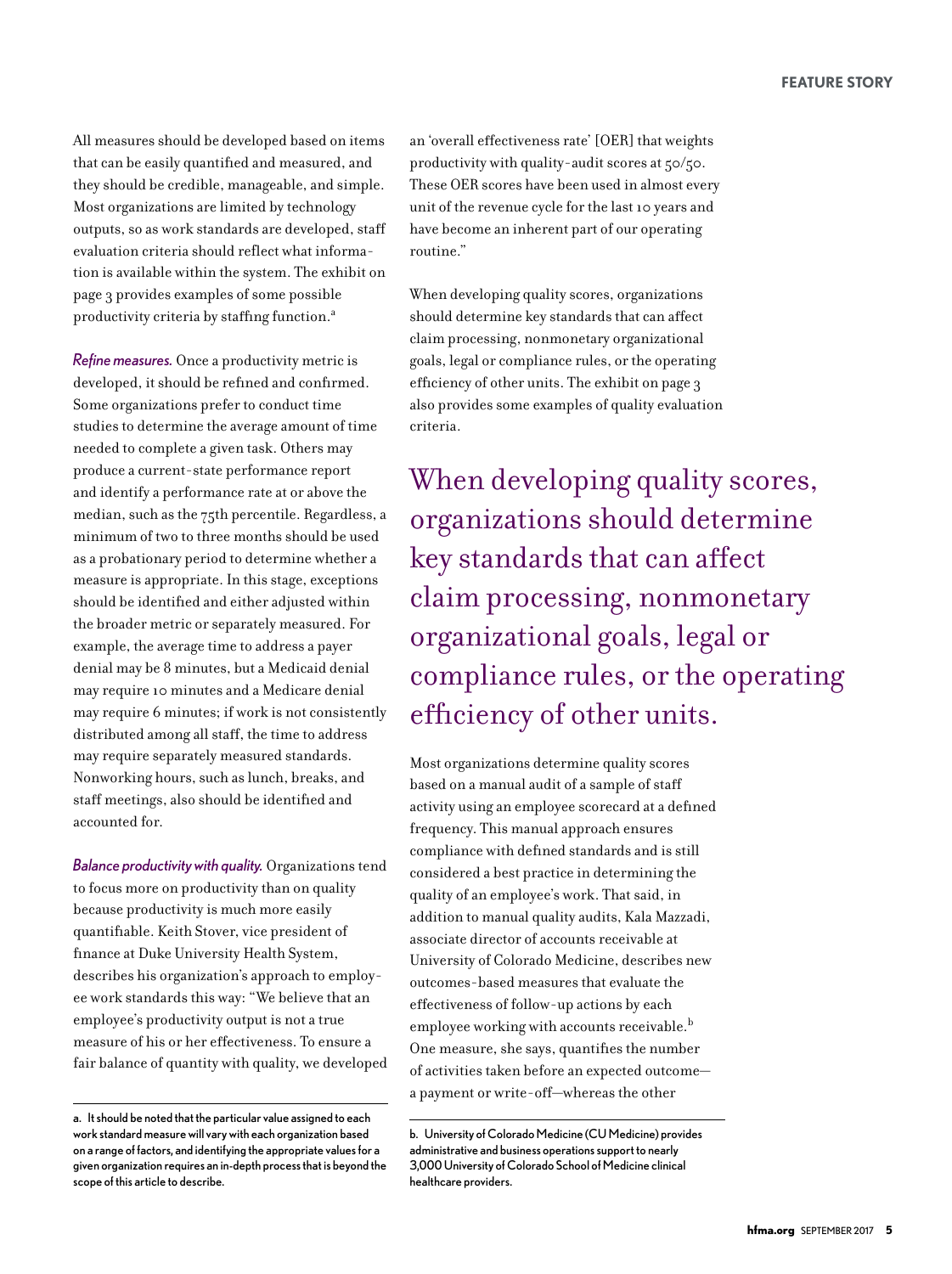#### **FEATURE STORY**

evaluates the effectiveness of payer appeals and reconsideration attempts. These are being incorporated into employees' quality scores to evaluate "macro" levels of effectiveness, which may not be discovered through small manual audits (see the sidebar on page 4).

# **Measuring Performance and Promoting Success**

Once the work standards have been defined, the next broad undertaking will be to implement them, measure performance under them, and promote successes. This effort will require the following four steps.

*Establish a meaningful performance dashboard.* It is critical that work standards be easily measurable, ideally using data points that are reportable from the systems used by staff. Production information then should be regularly populated into a dashboard tool that compares week-over-week performance, allowing for trends and outliers to be identified (see the exhibit below for an example of a dashboard). Although primarily intended as a manager's resource, some organizations also elect to publish blinded dashboard information to promote healthy competition among staff.

*Incorporate work standards into employee evaluation criteria.* Any developed work standards should be incorporated into employees' performance reviews to ensure compliance. Underperforming employees may require a daily or weekly review of performance. At the very least, all employees should be evaluated monthly. Due to the timeintensive nature of manual quality reviews, higher-performing employees may not require

such frequent evaluations. However, reviews should be performed at least quarterly for even the highest performers. For those employees who cannot meet published standards, there should be a defined performance improvement plan.

*Consider an incentive program.* Work standards not only should protect against staff deficiency, but also should recognize star performers. Many organizations have developed rewards programs for teams and employees that exceed expectations. Although financial incentives are the most desirable, they are not required: pizza parties, denim days, extra breaks, or simply public acknowledgment often are sufficient.

*Understand the human element.* Reducing an employee's performance to measured outputs can remove the human aspect from management.

| SAMPLE DASHBOARD SHOWING BLINDED DATA FOR STAFF PERFORMANCE |                                                                   |                                                        |                                           |                                           |                                            |                                     |                                                           |                                                    |                                                        |                                      |  |  |  |
|-------------------------------------------------------------|-------------------------------------------------------------------|--------------------------------------------------------|-------------------------------------------|-------------------------------------------|--------------------------------------------|-------------------------------------|-----------------------------------------------------------|----------------------------------------------------|--------------------------------------------------------|--------------------------------------|--|--|--|
|                                                             |                                                                   | <b>Previous Week</b>                                   | <b>Current Week</b>                       |                                           |                                            |                                     |                                                           |                                                    |                                                        |                                      |  |  |  |
| <b>Name</b>                                                 | <b>Weekly Work</b><br><b>Standard by Job</b><br><b>Assignment</b> | Performance<br><b>Against Standard</b><br>(Percentage) | <b>Items Worked</b><br>in Current<br>Week | <b>Hours Worked</b><br>in Current<br>Week | <b>Adiusted</b><br>Working<br><b>Hours</b> | Average<br><b>Items</b> per<br>Hour | <b>Standard of Items</b><br>per Hour by Job<br>Assignment | Performance<br><b>Against Standard</b><br>(Number) | Performance<br><b>Against Standard</b><br>(Percentage) | <b>Supervisor</b><br><b>Comments</b> |  |  |  |
| Staff #1                                                    | 1,500                                                             | 11%                                                    | 1,650                                     | 39                                        | 29                                         | 57                                  | 50                                                        |                                                    | 14%                                                    |                                      |  |  |  |
| Staff #2                                                    | 1,500                                                             | $-6%$                                                  | 1,475                                     | 40                                        | 30 <sup>°</sup>                            | 49                                  | 50                                                        | $-1$                                               | $-2%$                                                  |                                      |  |  |  |
| Staff #3                                                    | 1,500                                                             | $-18%$                                                 | 1,300                                     | 40                                        | 30 <sup>°</sup>                            | 43                                  | 50                                                        | $-7$                                               | $-14%$                                                 |                                      |  |  |  |
| Staff #4                                                    | 1,500                                                             | 5%                                                     | $\mathbf 0$                               | 0                                         | 0                                          | N/A                                 | 50                                                        | N/A                                                | N/A                                                    | Paid time off<br>all week            |  |  |  |
| Staff #5                                                    | 1,500                                                             | 1%                                                     | 1,200                                     | 32                                        | 22                                         | 55                                  | 50                                                        | 5                                                  | 10%                                                    |                                      |  |  |  |
| Group                                                       |                                                                   | $-1%$                                                  | 5,625                                     | 151                                       | 111                                        | 51                                  | 50                                                        |                                                    | 2%                                                     |                                      |  |  |  |